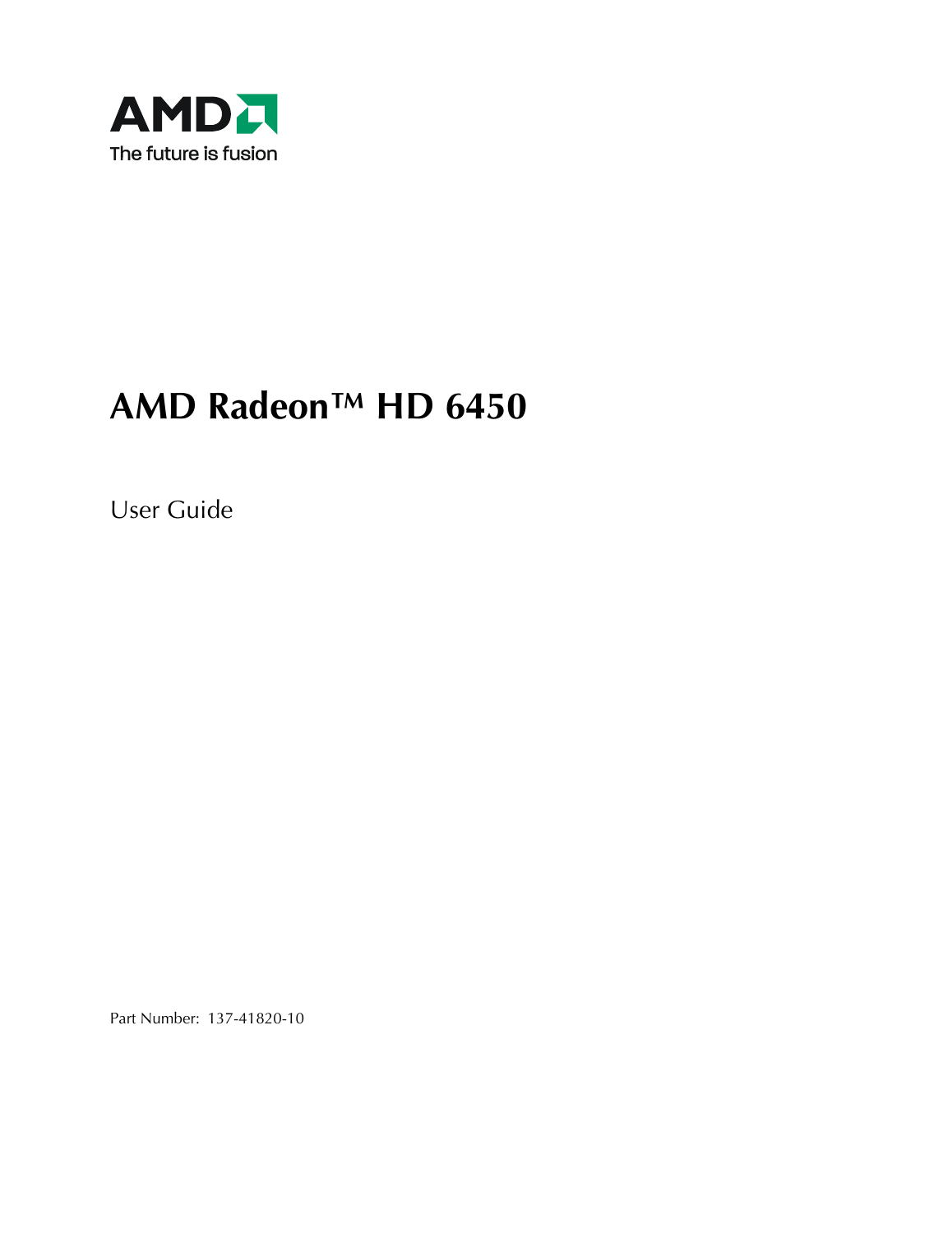© 2010 Advanced Micro Devices Inc. All rights reserved.

The contents of this document are provided in connection with Advanced Micro Devices, Inc. ("AMD") products. AMD makes no representations or warranties with respect to the accuracy or completeness of the contents of this publication and reserves the right to discontinue or make changes to products, specifications, product descriptions, and documentation at any time without notice. No license, whether express, implied, arising by estoppel or otherwise, to any intellectual property rights is granted by this publication. Except as set forth in AMD's Standard Terms and Conditions of Sale, AMD assumes no liability whatsoever, and disclaims any express or implied warranty, relating to its products including, but not limited to, the implied warranty of merchantability, fitness for a particular purpose, or infringement of any intellectual property right. AMD's products are not designed, intended, authorized or warranted for use as components in systems intended for surgical implant into the body, or in other applications intended to support or sustain life, or in any other application in which the failure of AMD's product could create a situation where personal injury, death, or severe property or environmental damage may occur. AMD reserves the right to discontinue or make changes to its products at any time without notice.

#### **Trademarks**

AMD, the AMD Arrow logo, ATI, the ATI logo, AMD Athlon, AMD LIVE!, AMD Phenom, AMD Sempron, AMD Turion, AMD64, All-in-Wonder, Avivo, Catalyst, CrossFireX, FirePro, FireStream, HyperMemory, OverDrive, PowerPlay, PowerXpress, Radeon, Remote Wonder, Stream, SurroundView, Theater, TV Wonder, The Ultimate Visual Experience, and combinations thereof are trademarks of Advanced Micro Devices, Inc.

HyperTransport is a licensed trademark of the HyperTransport Technology Consortium.

Blu-ray Disc is a licensed trademark of the Blu-ray Disc Association.

HDMI is a licensed trademark of HDMI Licensing, LLC.

DisplayPort is a licensed trademark of Video Electronic Standards Association.

Microsoft, Windows, and Vista are registered trademarks of the Microsoft Corporation in the United States and/ or other jurisdictions.

Other names are for informational purposes only and may be trademarks of their respective owners.

Dolby Laboratories, Inc.

Manufactured under license from Dolby Laboratories. Dolby and the double-D symbol are trademarks of Dolby Laboratories.

© 1992-1997 Dolby Laboratories, Inc. All rights reserved.

Macrovision

Licensed for limited viewing uses only.

This product incorporates copyright protection technology that is protected by US patents and other intellectual property rights. Use of this copyright protection technology must be authorized by Macrovision, and is intended for home and other limited viewing uses only unless otherwise authorized by Macrovision. Reverse engineering or disassembly is prohibited.

#### **Disclaimer**

While every precaution has been taken in the preparation of this document, Advanced Micro Devices, Inc. assumes no liability with respect to the operation or use of AMD hardware, software or other products and documentation described herein, for any act or omission of AMD concerning such products or this documentation, for any interruption of service, loss or interruption of business, loss of anticipatory profits, or for punitive, incidental or consequential damages in connection with the furnishing, performance, or use of the AMD hardware, software, or other products and documentation provided herein. Ensure that you have the latest documentation.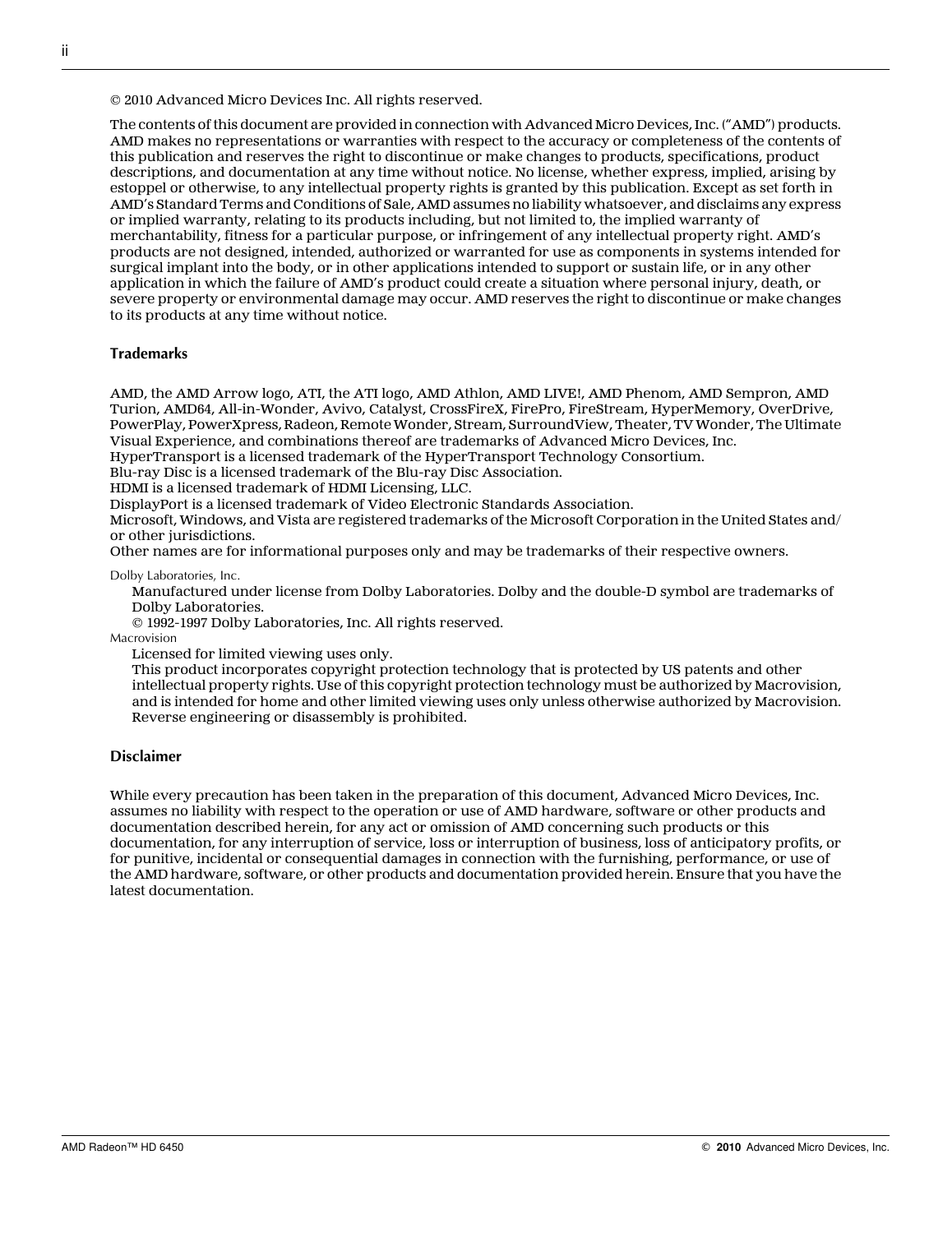#### **Important Safety Instructions**

**Note:** This product is for use only with compatible UL-listed personal computers that have installation instructions detailing user installation of this class of product.

**Read all instructions before beginning installation.** All safety and installation instructions should be read before the product is installed or operated.

**Retain all instructions.** Safety, installation, and operating instructions should be retained for future reference. **Heed all warnings.** All warnings regarding the product and its operating instructions should be obeyed. **Use appropriate grounding.**

#### **Caution:**

For continued protection against the risk of electric shock and fire, install this accessory only in products equipped with a three-wire grounding plug, a plug having a third (grounding) pin. This is a safety feature. Do not remove the grounding pin of a three-pin plug.

**Attach product securely.** All product-securing screws or fasteners should be completely tightened in order to provide continuous bonding between the product and the PC chassis, as appropriate.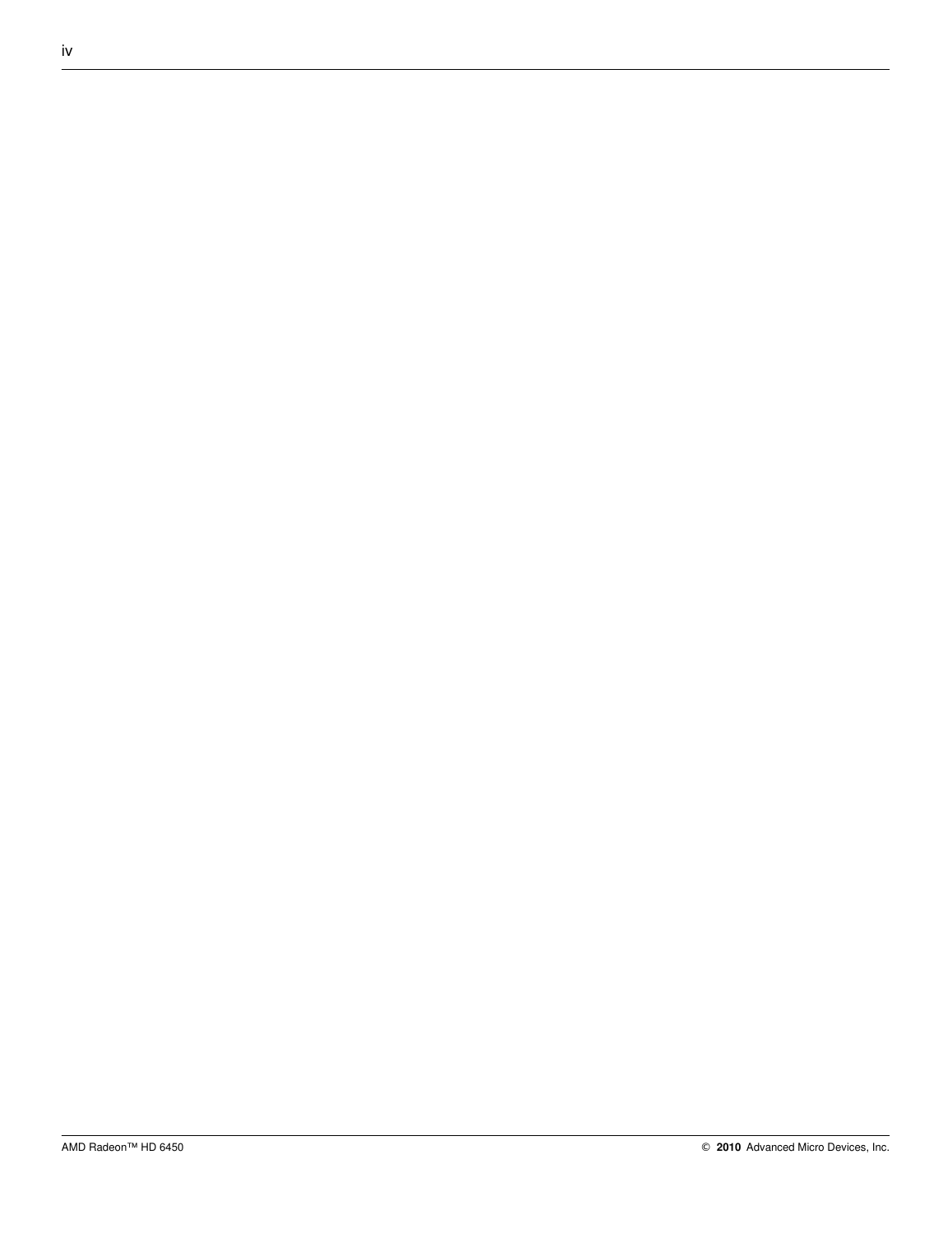## **Contents**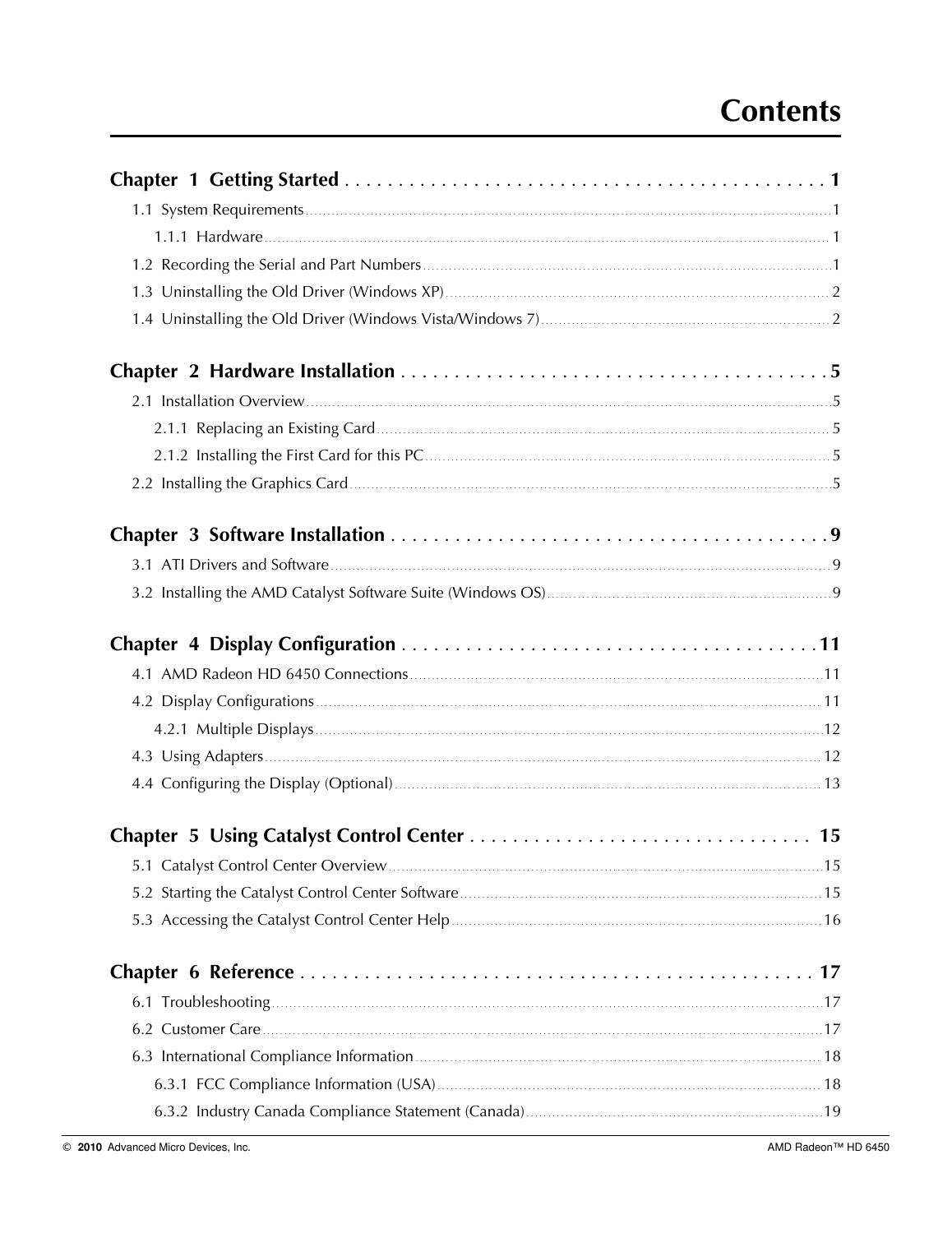| 6.3.5 Waste Electrical and Electronic Equipment (WEEE) Directive Compliance (European |  |
|---------------------------------------------------------------------------------------|--|
|                                                                                       |  |
|                                                                                       |  |
|                                                                                       |  |
|                                                                                       |  |
|                                                                                       |  |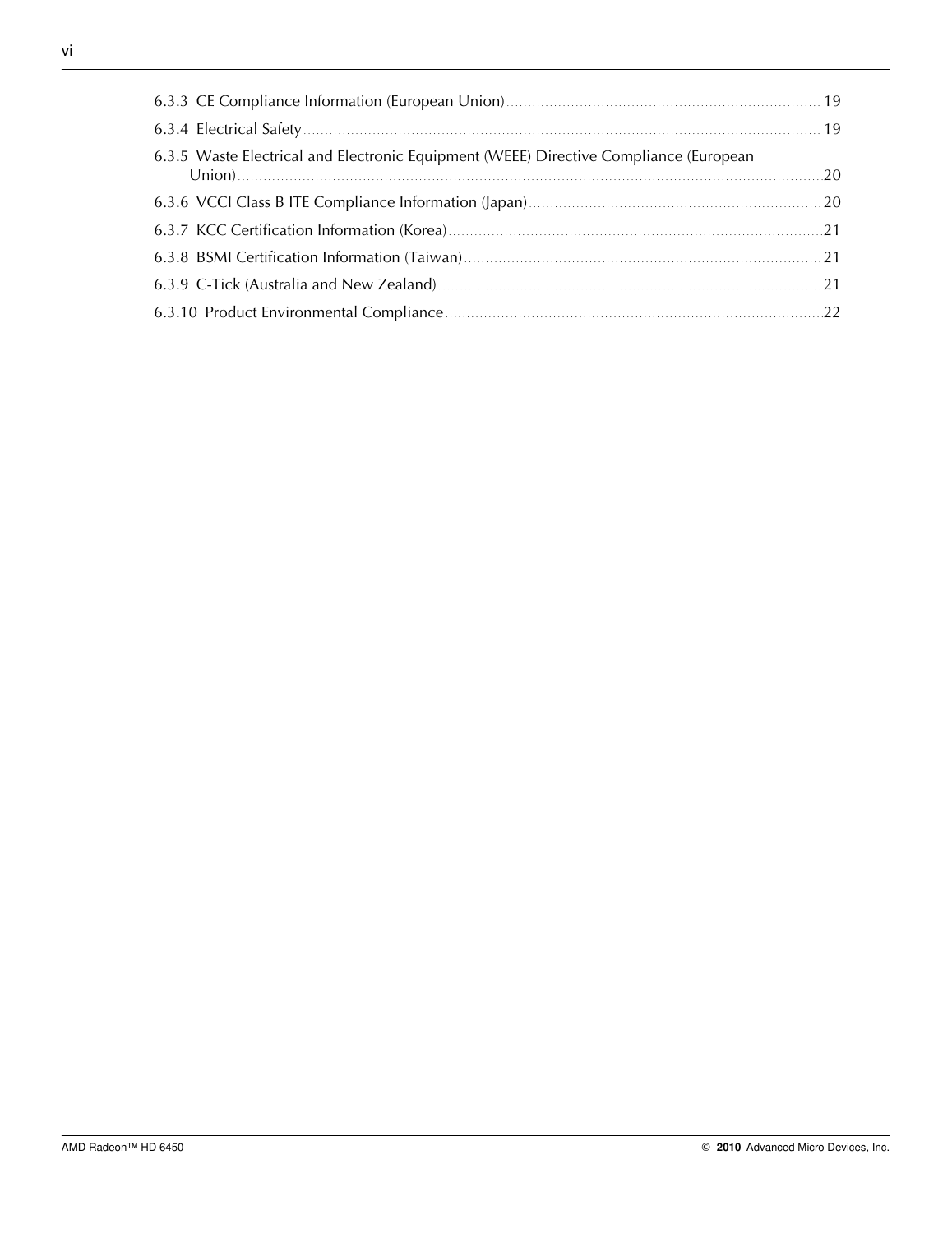# Getting Started

<span id="page-6-0"></span>Before you begin installing your new AMD Radeon HD 6450, please make sure you have the proper system requirements and have completed the required preinstallation tasks as outlined in this chapter.

## System Requirements

### Hardware

Minimum requirements for installing a single AMD Radeon HD 6450 graphics card:

- Motherboard with one  $PCIe^{\circ} \times 16$  lane graphics slot.
- AMD Athlon™ or Intel Pentium® 4 CPU.
- 1 GB RAM.
- CD-ROM or DVD-ROM drive for installing software.
- A 500 watt or better power supply with one 25 watt 6-pin PCIe connector for the AMD Radeon HD 6450.
- Certified power supplies are strongly recommended; for a list of certified power supplies, see [ati.amd.com/certifiedpsu.](http://ati.amd.com/certifiedpsu)

## Recording the Serial and Part Numbers

Write down the serial number and part number before installing. The serial number and 102 part number on the graphics card are required for registration and free support. They are located on a sticker on the back of the card.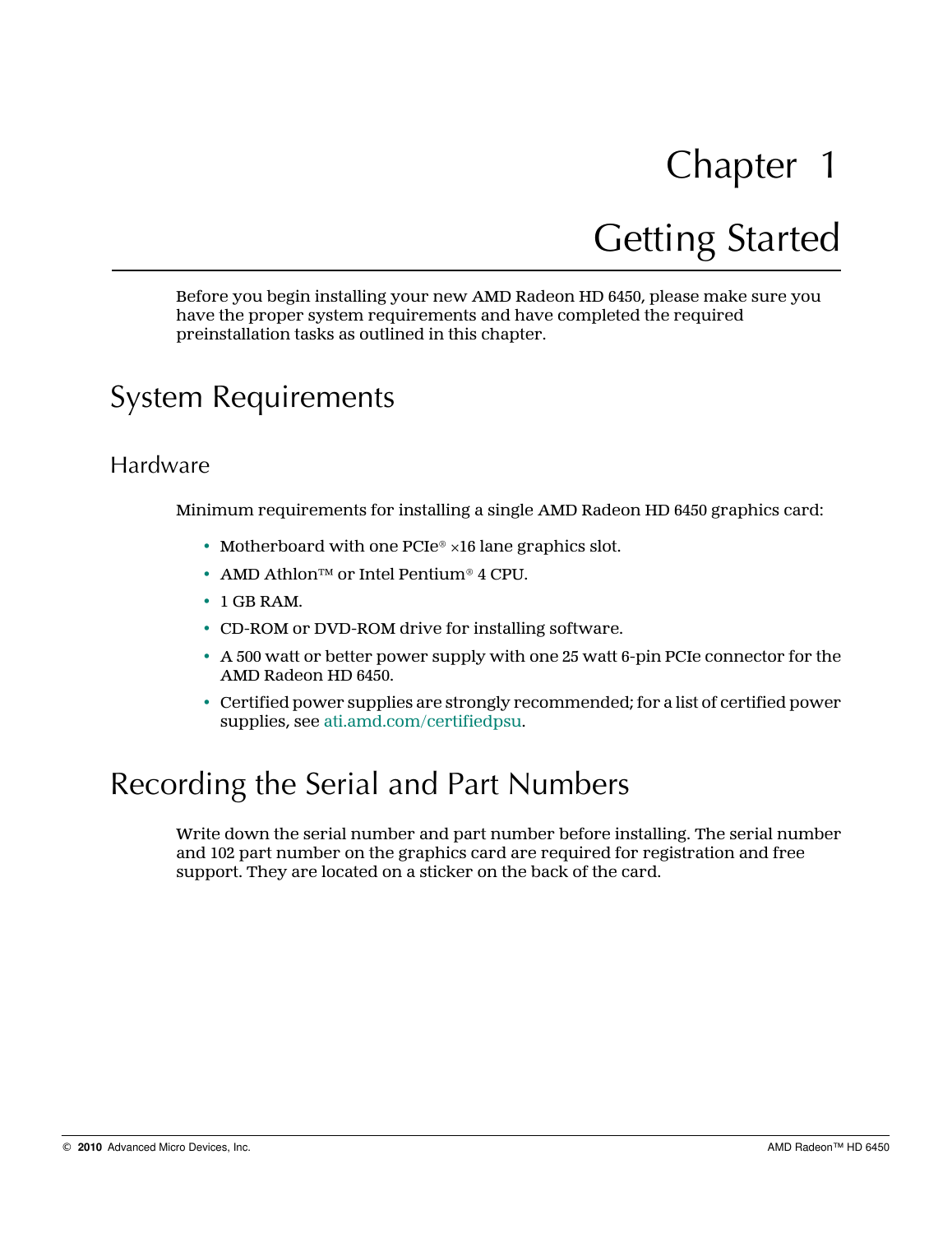10072741548020 (21) 000000 000000 P/N 1028360100 057805 MADE IN CHINA

<span id="page-7-0"></span>The emphasized numbers in bold are required for registration and free support.

Figure 1–1 Sample Serial and Part Numbers

## Uninstalling the Old Driver (Windows® XP)

Follow these steps to uninstall the existing graphics card driver in preparation for installation of a new card.

- **1.** With the current graphics card still in the computer, close all open applications.
- **2.** On the Windows taskbar, click **Start ▷ Control Panel** and then double-click **Add or Remove Programs**.
- **3.** Select the current graphics card driver and then click **Change/Remove**. *Use the wizard that appears to remove the current display driver.*
- **4.** Turn off the system after the driver has been removed.

**Note:** If the previously installed graphics card has any additional software installed, this software may also need to be removed before restarting the computer. For example, DVD Player or Multimedia applications.

## Uninstalling the Old Driver (Windows Vista®/ Windows® 7)

Follow these steps to uninstall the existing graphics card driver in preparation for installation of a new card.

- **1.** With the current graphics card still in the computer, close all open applications.
- **2.** Click **Start ▷ Control Panel**.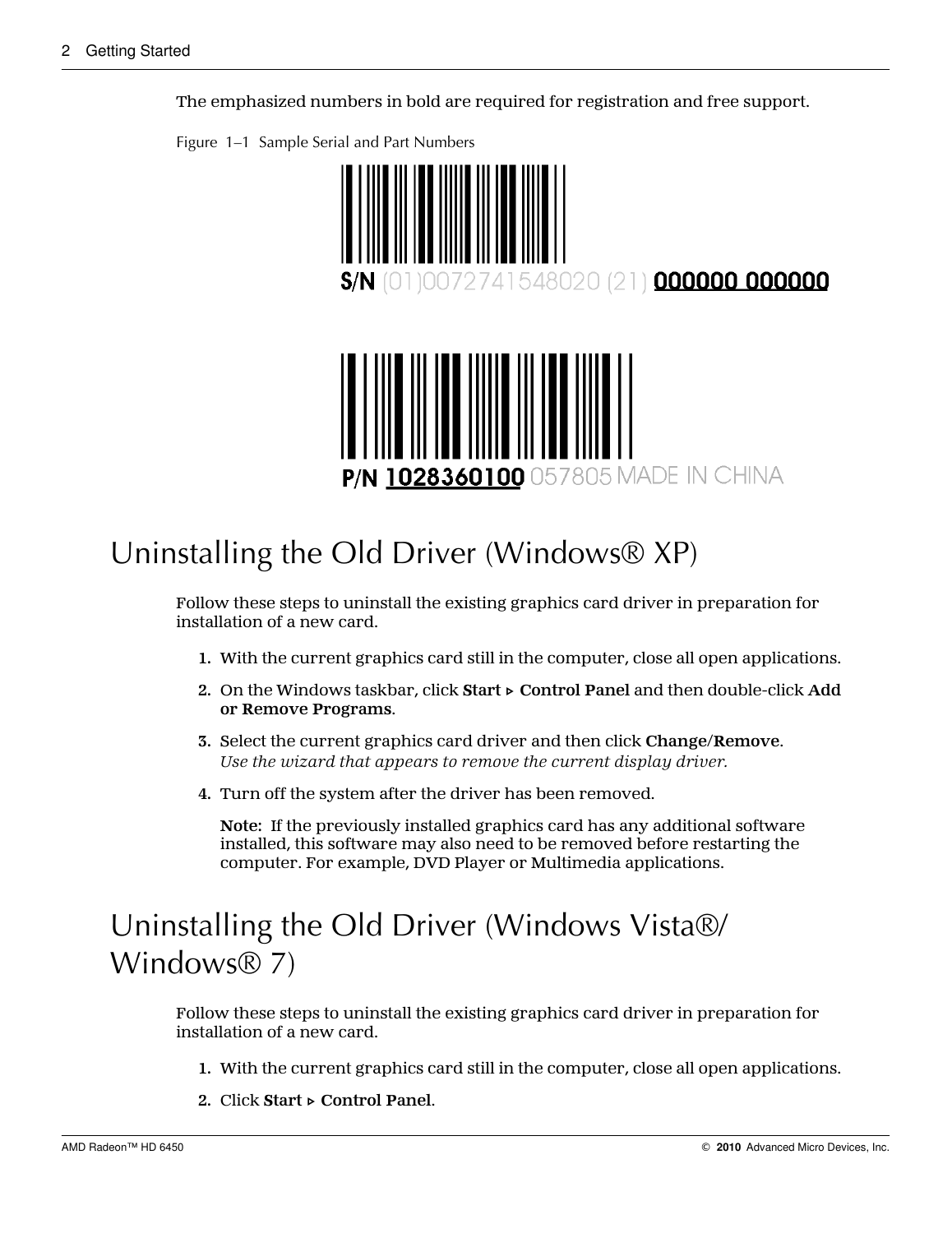- **3.** Click **Device Manager**. If you are using the Category View of the Control Panel, do one of the following:
	- ➭ For Windows Vista, click **System and Maintenance** and then **Device Manager**.
	- ➭ For Windows 7, click **System and Security** and then **Device Manager** under the **System** group.
- **4.** Expand **Display Adapter** and then right-click the driver for the graphics card you are replacing.
- **5.** In the shortcut menu that appears, click **Uninstall**. *The driver for the old graphics card is uninstalled.*
- **6.** Turn off the system.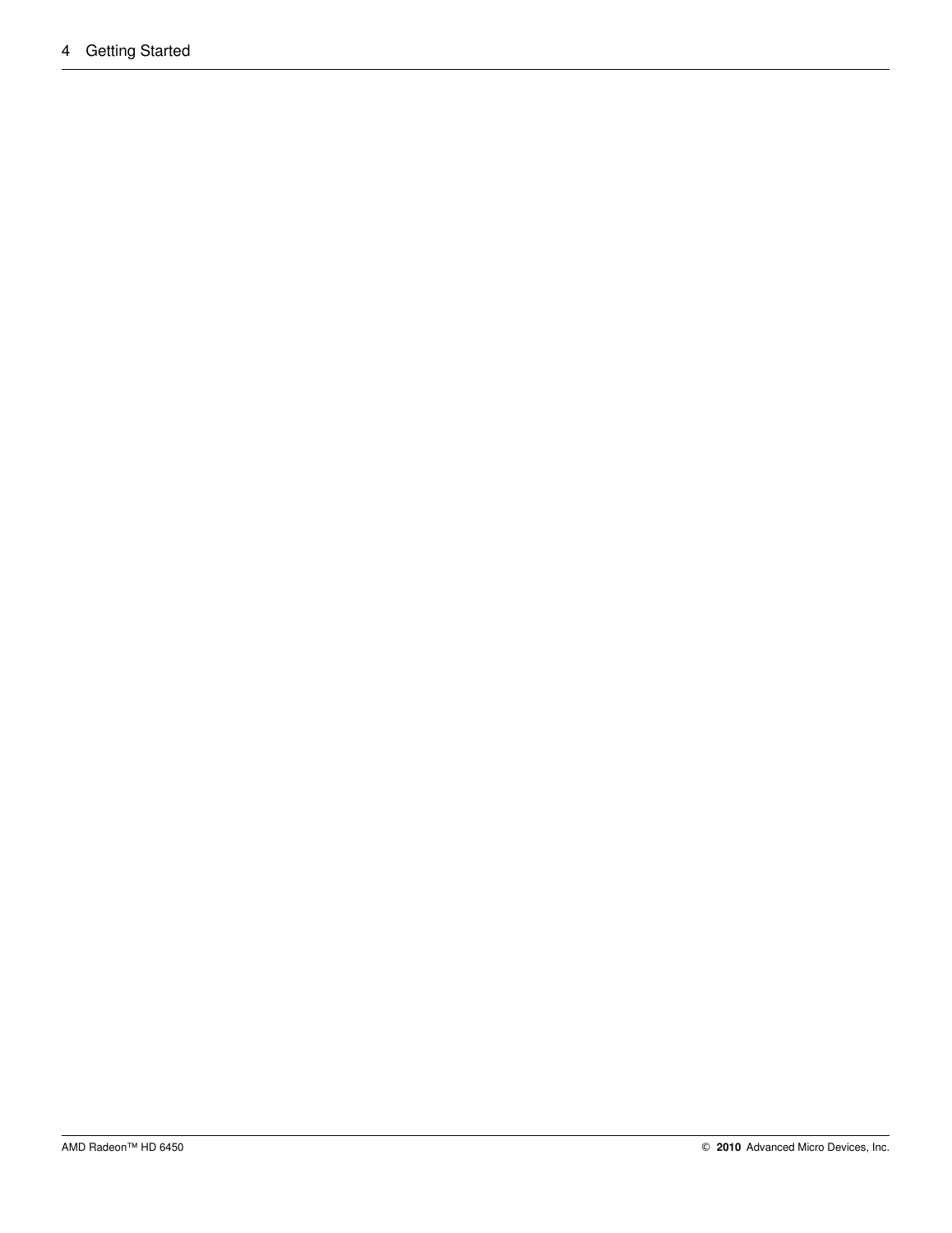## Hardware Installation

<span id="page-10-0"></span>This chapter details how to install your AMD Radeon HD 6450 in your system.

## Installation Overview

The installation of the card has slightly different procedures depending on whether you are replacing an existing card or installing a graphics card in a PC for the first time. This section briefly describes the high-level steps for both cases.

### Replacing an Existing Card

If you are replacing an existing graphics card, you need to:

- 1. Start the computer and then uninstall the old graphics driver.
- 2. Turn off the computer and then remove the old card.
- 3. Install the new card and then connect the monitor.
- 4. Start the computer and then install the new drivers and software.
- 5. Restart the computer.

Installing the First Card for this PC

If this is the first graphics card for this PC, you need to:

- 1. With the computer off, install the new card and then connect the monitor.
- 2. Start the computer and then install the new drivers and software.
- 3. Restart the computer.

## Installing the Graphics Card

**1.** Turn off the computer, monitor(s), and other peripheral devices.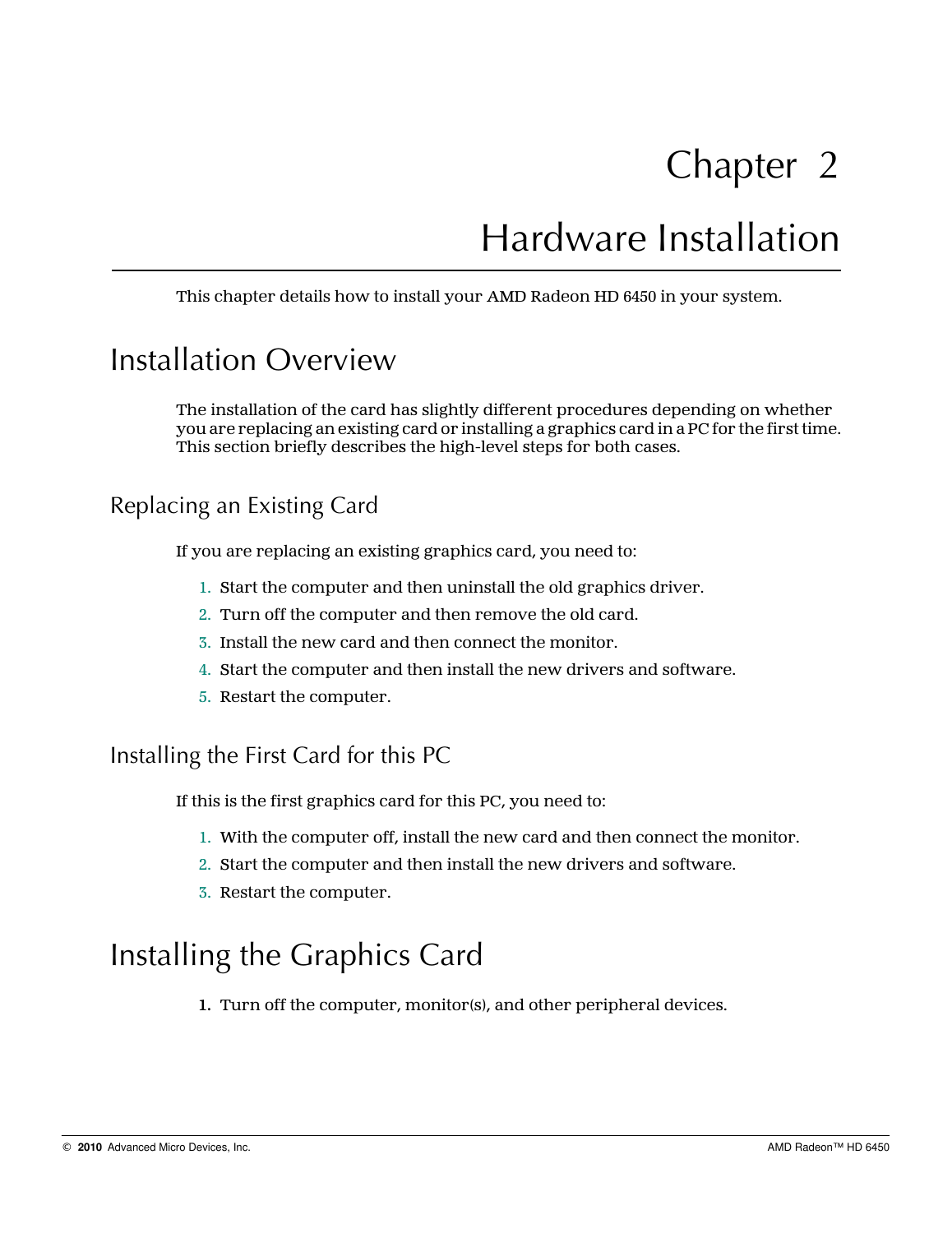**2.** Unplug the computer's power cord, and then disconnect all cables from the back of the computer.

#### **Caution:**

Wait approximately 20 seconds after unplugging the power cord before disconnecting a peripheral cable or removing a component from the motherboard to avoid possible damage to the motherboard.

**3.** Remove the cover to the computer's case.

**Note:** If necessary, consult the computer manual for help in removing the cover.

#### **Caution:**

Static electricity can seriously damage computer components. Discharge your body's static electricity by touching the power supply or the metal surface of the computer chassis before you touch any components inside the computer's case to avoid damaging them.

- **4.** Unscrew or unfasten and remove any existing graphics card from the computer, if necessary.
- **5.** Locate the appropriate bus slot and, if necessary, remove the corresponding metal backplate cover(s). Make sure all internal cables are clear of the slot.

**Note:** If you cannot find a bus slot to match the card, you need a graphics card with the correct bus to match the motherboard.

- **6.** Align the graphics card with the slot and press it in firmly until the card is fully seated.
- **7.** If your card requires supplementary power and must be connected directly to the power supply, locate the appropriate power connector cable(s) from the power supply and connect it (or them) to the graphics card's supplementary power connector(s).

**Note:** If applicable, before installing a card that requires a supplementary power connection, make sure your existing power supply has such a connection available.

**Tip:** The location of power connections may vary between models. They can be located on either the side or back of the card.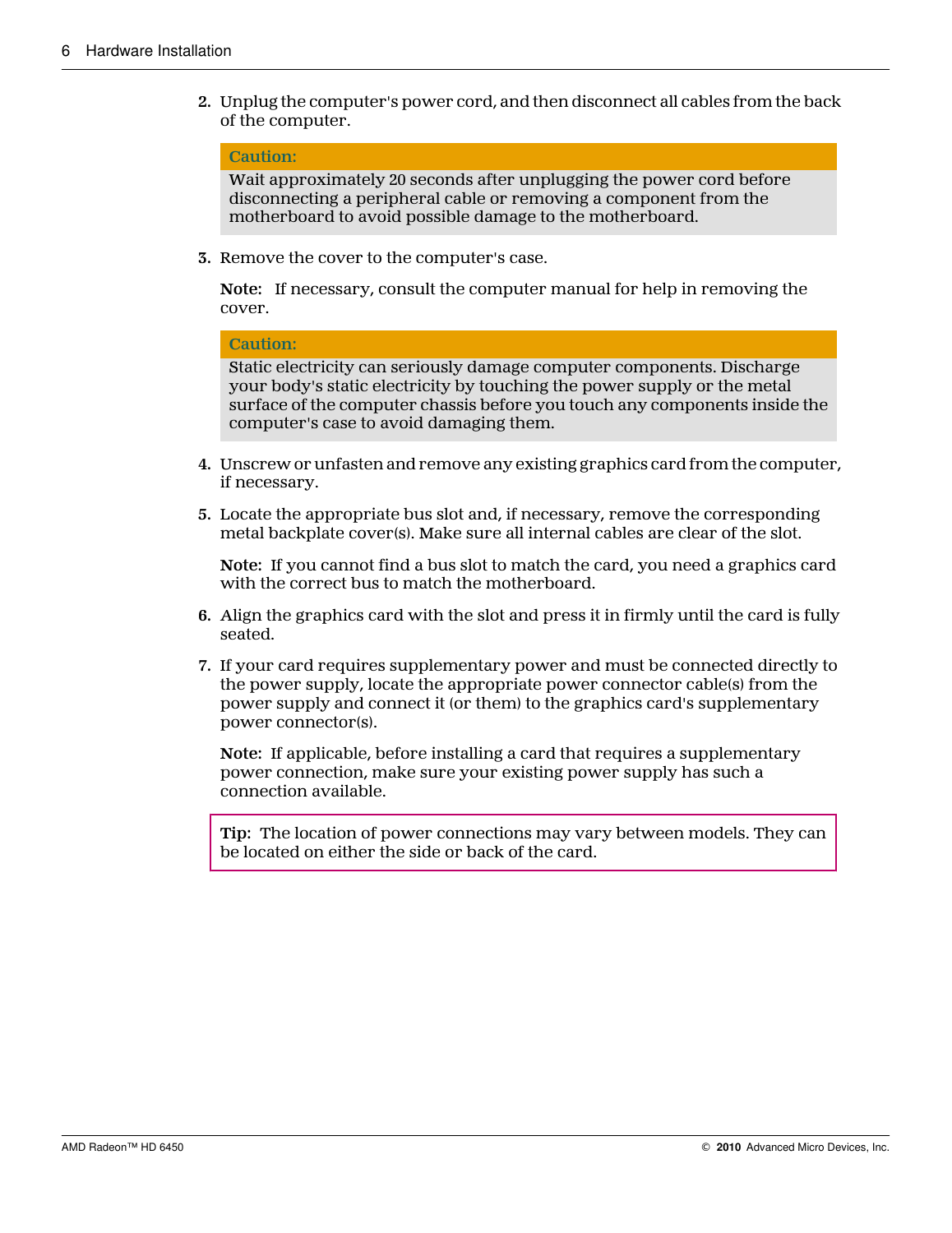

Figure 2–1 Possible Power Connection Locations on the Graphics Card

- 1 Power supply 2 Graphics card
	- **8.** Fasten the graphics card securely to the back panel.
	- **9.** Make sure no internal cables are interfering with components inside the computer (for example, a cooling fan), and then replace the computer cover.
	- **10.** Reconnect any cables you have disconnected during installation, and then plug in the computer's power cord.
	- **11.** Turn on the monitor, and then the computer.

If you have properly installed the graphics card, the computer should start normally. Proceed to install the software and drivers for your AMD Radeon HD 6450 graphics card.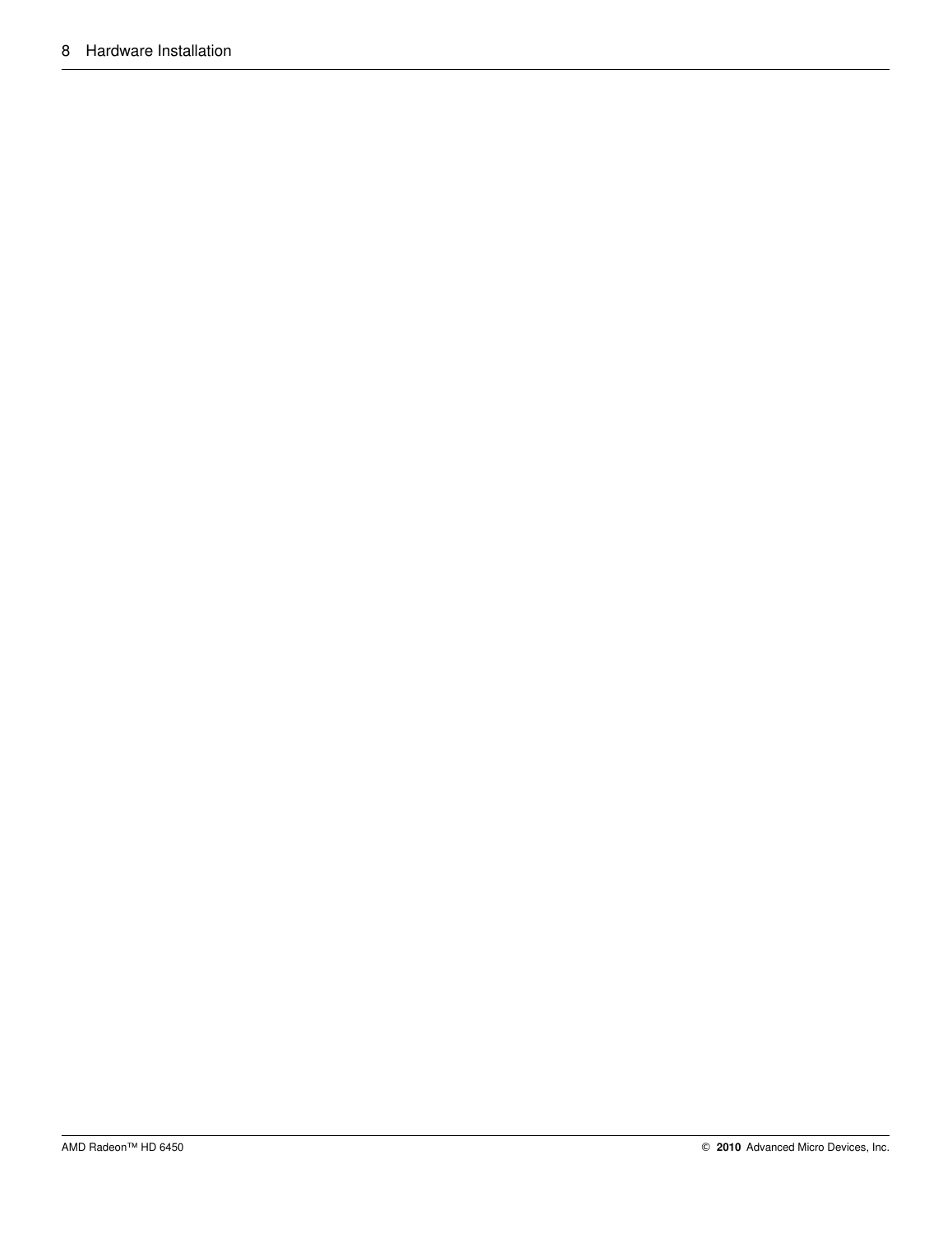## Software Installation

<span id="page-14-0"></span>This chapter describes the installation of the software and drivers associated with your AMD Radeon product.

### ATI Drivers and Software

Drivers are small but important programs that enable an operating system to communicate with a piece of hardware, such as a graphics card.

When you install a new graphics card, you must also install the driver and configuration software the card requires to function properly.

You also need to install (or reinstall) your AMD Radeon drivers when you have reinstalled or upgraded your operating system or when you download updated drivers from AMD's Web site: <http://ati.amd.com/support/driver.html>.

**Note:** When reinstalling drivers, always uninstall any previous drivers that are on your system, even if they are for the same graphics card. Always start "fresh."

## Installing the AMD Catalyst™ Software Suite (Windows OS)

To install or remove software, you must have administrator rights or be logged on as a user with administrator rights.

**Note:** The installation dialog displays in English if the operating system's language is not supported.

Software is provided to both operate and take advantage of all the features of the graphics card. Software includes:

- The graphics card drivers.
- Catalyst™ Control Center software.
- HydraVision™ software (included in the custom install).
- SurroundView™ software (included in the custom install).
- AMD Video Converter software (included in the custom install).
- **1.** Insert the Software and Documentation CD.

**Note:** If the install wizard does not start, navigate to the CD drive and doubleclick ATISETUP.exe.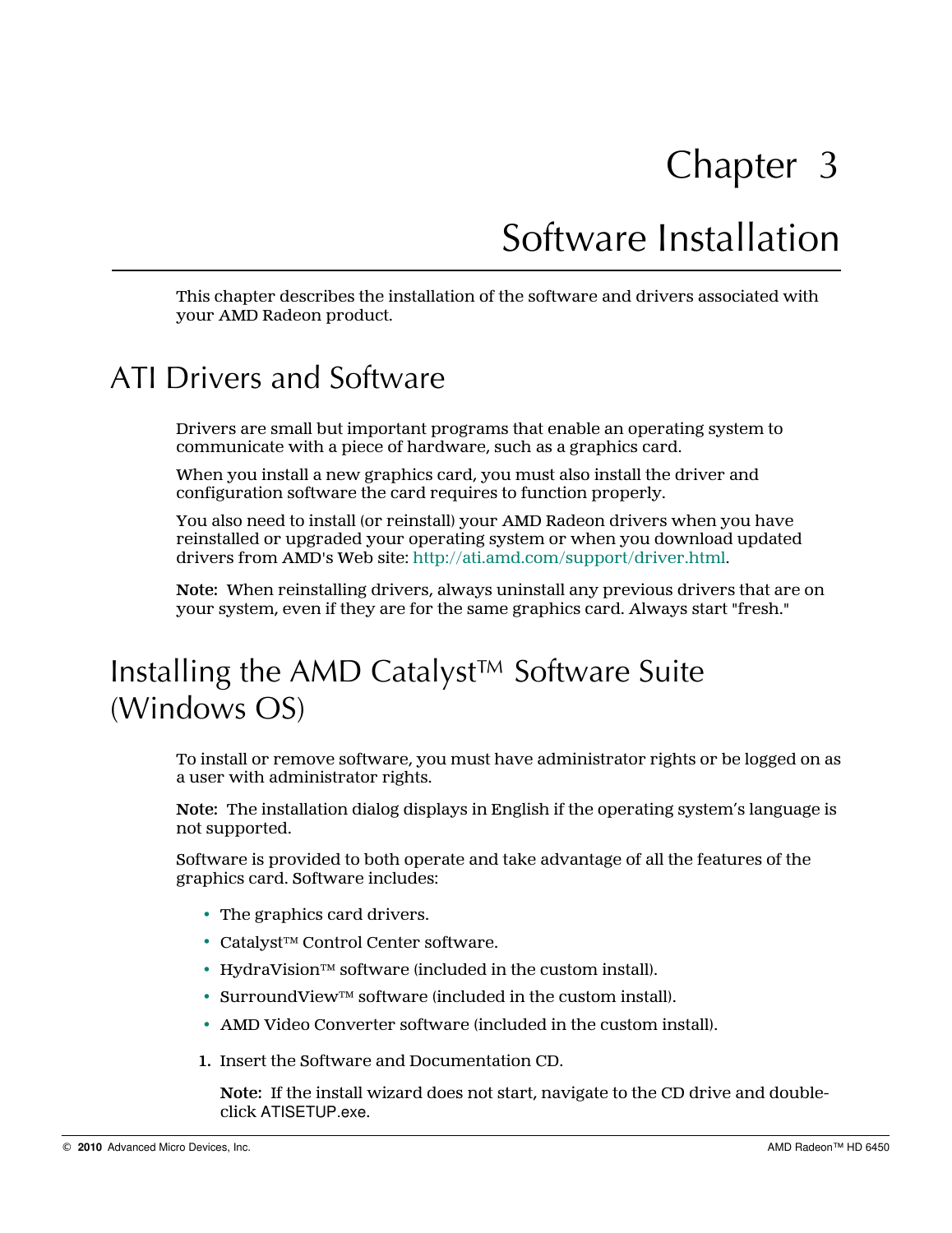- **2.** From the menu that appears, click **Software Install**.
- **3.** Follow the on-screen instructions. When prompted, select either **Express** or **Custom** .

*Not all software components are installed using the Express installation. Custom installation allows you to select individual software components for installation.*

**Tip:** If the installer fails to install the driver, or you have a software conflict, you can download the latest software from [ati.amd.com/support/driver.html](http://ati.amd.com/support/driver.html) and then install it.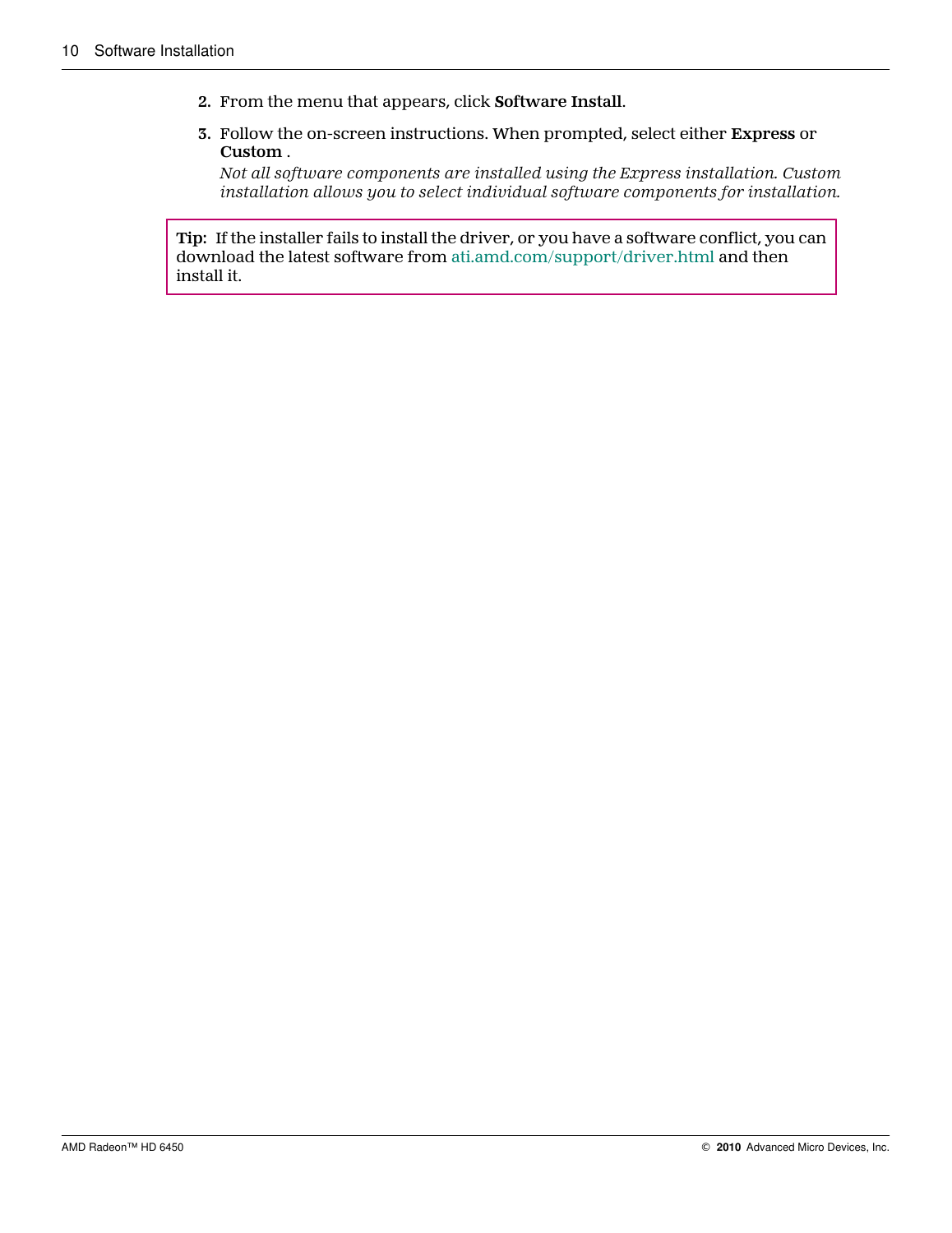# Display Configuration

<span id="page-16-0"></span>This section describes how to configure the display and lists the available display connections.

## AMD Radeon HD 6450 Connections

The following figure shows the display connections available on your AMD Radeon HD 6450 graphics card.

**Note:** The baseplate may not appear exactly as depicted.

Figure 4–1 AMD Radeon HD 6450 Display Connections



| 1 DisplayPort (DP) connection. Carries video and audio signals to DisplayPort-<br>compliant devices.                                                      |
|-----------------------------------------------------------------------------------------------------------------------------------------------------------|
| 2 $\Box$ Dual-link DVI-I connection. Provides video digital signals and HDMI <sup>TM</sup> output<br>that is compatible with most HDMI-compliant devices. |
|                                                                                                                                                           |

## Display Configurations

The following table lists options for attaching displays that are indirectly supported by the connections on your graphics card.

For best graphics performance and quality, always use native connections, when available.

**Note:** Adapters not provided with your graphics card can be purchased directly from AMD's Web site or through your local AMD resellers.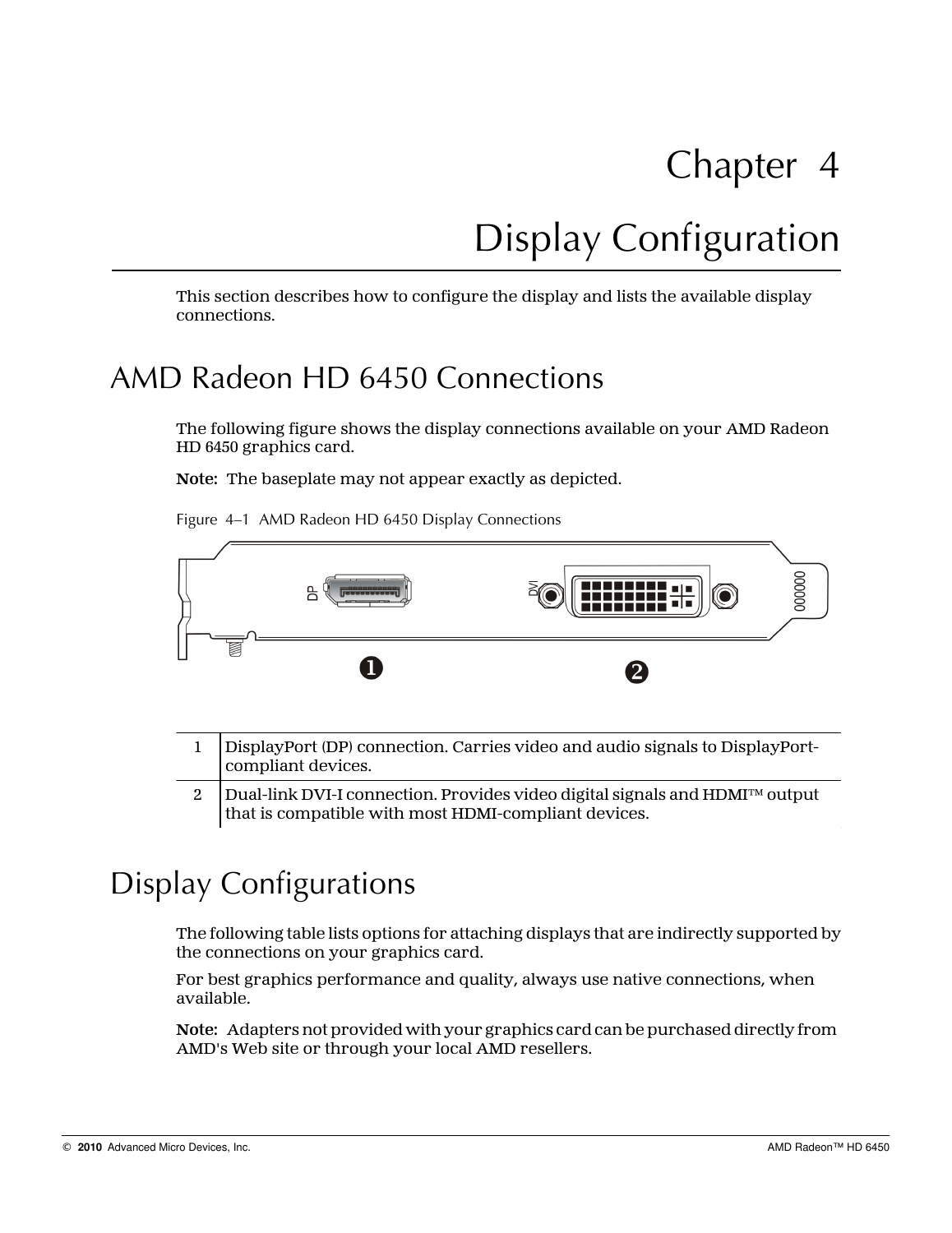| rabic $\tau$ - $\tau$ Display Conniguiations |                                                                                                             |  |
|----------------------------------------------|-------------------------------------------------------------------------------------------------------------|--|
| <b>Display Configuration</b>                 | <b>Connection Options</b>                                                                                   |  |
| CRT (VGA) display                            | • DVI-I connection and DVI-I-to-VGA adapter<br>• DisplayPort connection and DisplayPort-to-VGA adapter      |  |
| DFP (digital flat-panel) display             | • DisplayPort connection and DisplayPort-to-DVI adapter                                                     |  |
| <b>HDMI HDTV</b>                             | • DVI-I connection and DVI-I-to-HDMI adapter<br>DisplayPort connection and DisplayPort-to-HDMI adapter<br>٠ |  |

<span id="page-17-0"></span>Table 4–1 Display Configurations

If your graphics card includes a DisplayPort or Mini DisplayPort connection, you can the following types of DisplayPort-compliant adapters/dongles with your graphics card:

- Adapters—Uses DisplayPort signals to transmit audio and video information between variants of the same connection type (for example, Mini DisplayPort to standard DisplayPort).
- Active dongles—Allows connection from a DisplayPort connection to a non-DisplayPort display using DisplayPort signals.
- Passive dongles—Allows connection from a DisplayPort connection to a non-DisplayPort display using non-DisplayPort signals.

The type of adapter/dongle used determines the number of displays that can be supported by your graphics card. In general, more displays can be supported with DisplayPort adapters and active dongles than with passive ones.

**Note:** A list of compatible adapters/dongles for your graphics card can be found at: [http://support.amd.com/us/eyefinity/Pages/eyefinity-dongles.aspx.](http://support.amd.com/us/eyefinity/Pages/eyefinity-dongles.aspx)

### Multiple Displays

Your AMD Radeon HD 6450 graphics card provides display functionality for up to two displays using the following configuration:

• Two connections between the dual-link DVI-I connection and the DisplayPort connection.

For additional configuration information, visit [http://www.amd.com/eyefinity.](http://www.amd.com/eyefinity)

Once displays are connected to the graphics card, you can change how your displays are configured using Catalyst Control Center. For more information, see [Chapter 5 Using Catalyst Control Center.](#page-20-0)

## Using Adapters

The following procedure describes how to connect a display to your graphics card using an adapter.

**1.** Turn off your computer and display.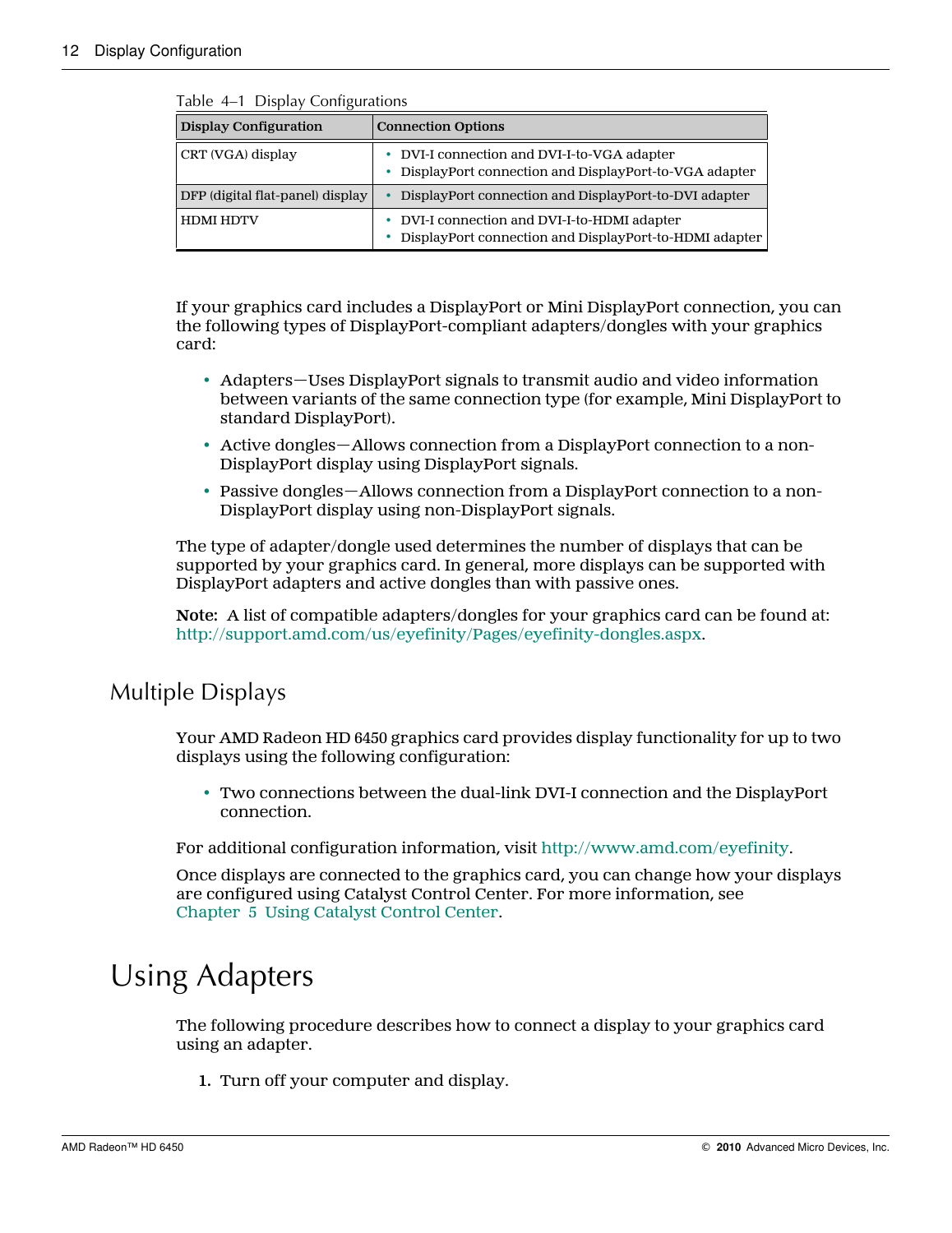- <span id="page-18-0"></span>**2.** Plug the adapter into the connection from your AMD Radeon graphics card and tighten the thumbscrews (if there are any).
- **3.** Connect your display's cable to the adapter and tighten the thumbscrews (if there are any).
- **4.** Turn on your display first, then your computer.

Use the Catalyst Control Center to configure the new display.

## Configuring the Display (Optional)

To change the display configuration or if you are experiencing an issue with the display, do the following:

**Note:** If you are not experiencing any troubles with the display, no adjustments are necessary.

- **1.** Right-click on the desktop and, in the shortcut that appears, click **Properties**. *The Display Properties dialog appears.*
- **2.** Click the **Settings** tab and then select the screen resolution and color depth that best suit your requirements and the display's performance.
- **3.** Click **Advanced** and then select the **Monitor** tab.
- **4.** Choose a refresh rate from the drop-down list.

#### **Caution:**

Choosing a refresh rate unsupported by the display may damage it. Consult the display's documentation if necessary.

**5.** Click **OK**.

*Once you have configured the main display you can configure any other displays that are connected.*

- **6.** To configure another display, do the following:
	- **a.** Right-click on the desktop and, in the shortcut that appears, click **Properties**.

**Note:** The Catalyst Control Center software can also enable and configure multiple monitors.

- **b.** To access the basic multi-monitor configuration settings, click the **Settings** tab.
- **c.** Select the monitor icon identified by the number **2**.

**Note:** When using multiple monitors with the graphics card, one monitor will always be the primary display, additional monitors will be designated as secondary.

- **d.** Click **Extend my Windows desktop onto this monitor**.
- **e.** Set the Screen Resolution and Color Quality as appropriate for the second monitor.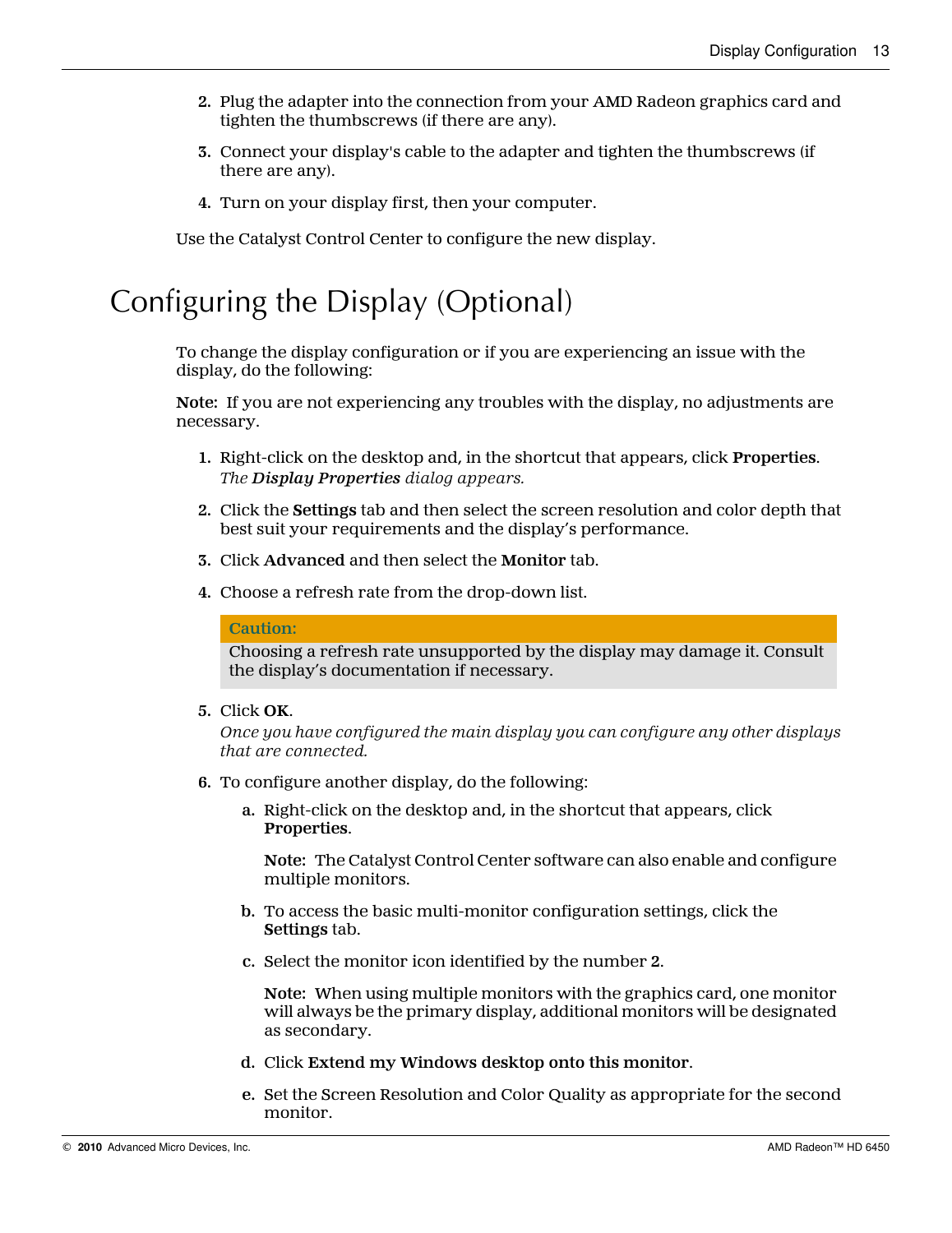**f.** Click **OK**.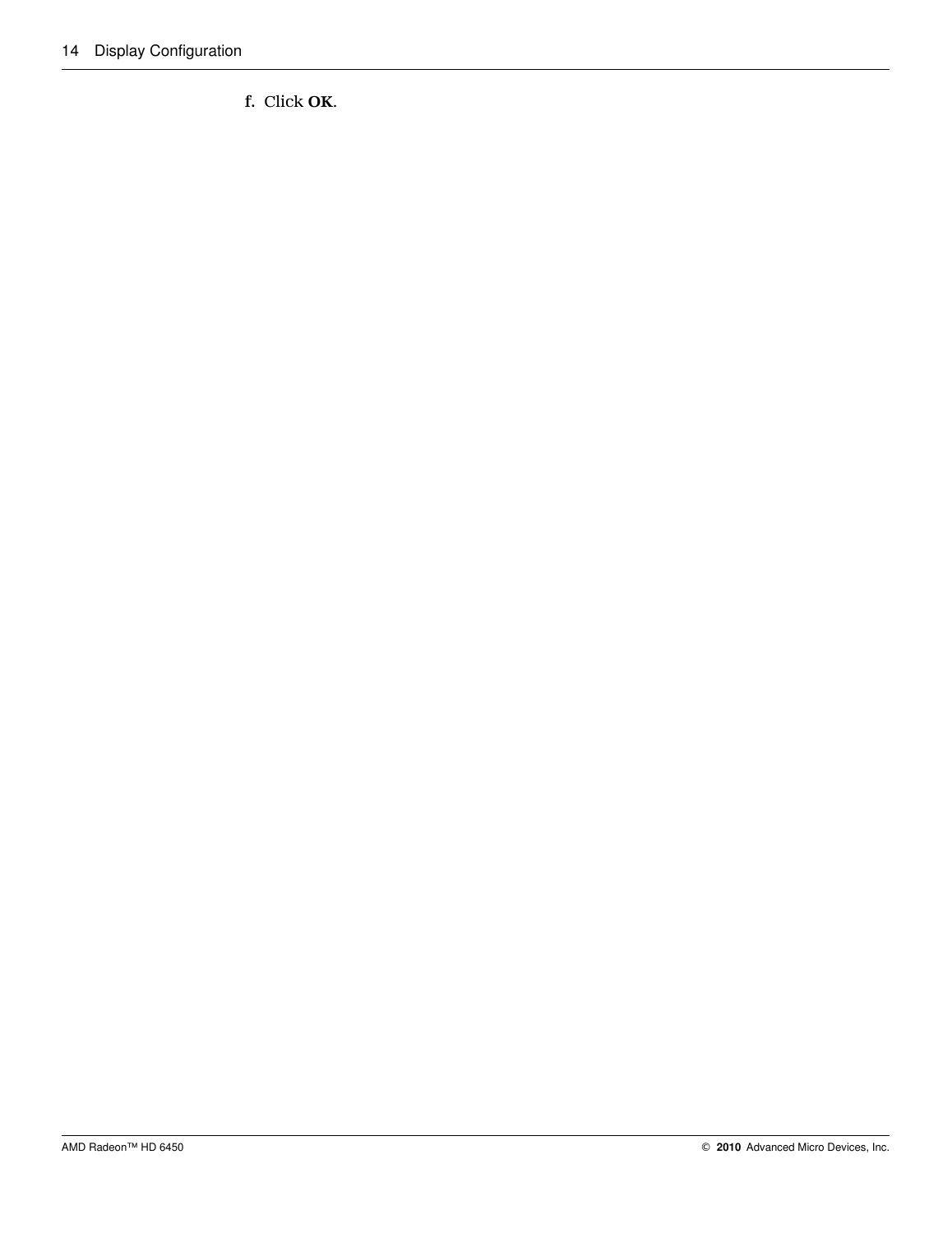# Using Catalyst Control Center

## <span id="page-20-0"></span>Catalyst Control Center Overview

The Catalyst Control Center software provides access to the display features of your AMD Radeon HD 6450 product. Use the software to fine-tune graphics settings, enable or disable connected display devices, and change the orientation of the desktop. Many features display previews of the changes before they are applied.

The following configurations are available:

Basic View

A simplified view of the features that includes wizards to quickly make changes.

Advanced View

A powerful interface that enables complete configuration of the feature set of the graphics card.

Custom View

A customized view so that desired features can be accessed quickly.

For information on the individual features of the software, access the comprehensive in-program help system (see [Accessing the Catalyst Control Center Help](#page-21-0) or visit the AMD Customer Care Web site at [http://ati.amd.com/support/\)](http://ati.amd.com/support/).

## Starting the Catalyst Control Center Software

The following table shows the ways you can start the Catalyst Control Center software:

| <b>Access Route</b>          | <b>Instructions</b>                                                                                                                                                                                                                                 |
|------------------------------|-----------------------------------------------------------------------------------------------------------------------------------------------------------------------------------------------------------------------------------------------------|
| Windows Desktop              | Right-click anywhere on the desktop.<br>2. From the shortcut menu that appears, click ATI CATALYST(TM) Control<br>Center.                                                                                                                           |
| Windows Start Menu           | 1. Click <b>Start</b> on the Windows task bar.<br>Select All Programs ⊳ Catalyst Control Center.                                                                                                                                                    |
| Windows Notification<br>Area | Right-click the ATI icon in the Windows Notification Area.<br>2. From the short menu, select ATI Catalyst Control Center.                                                                                                                           |
| Desktop Shortcut             | When you first installed the Catalyst Control Center, the setup wizard<br>provided you with the option of placing a shortcut on the desktop. If you chose<br>this option, you can double-click the ATI Catalyst Control Center desktop<br>shortcut. |

Table 5–1 Catalyst Control Center Access Routes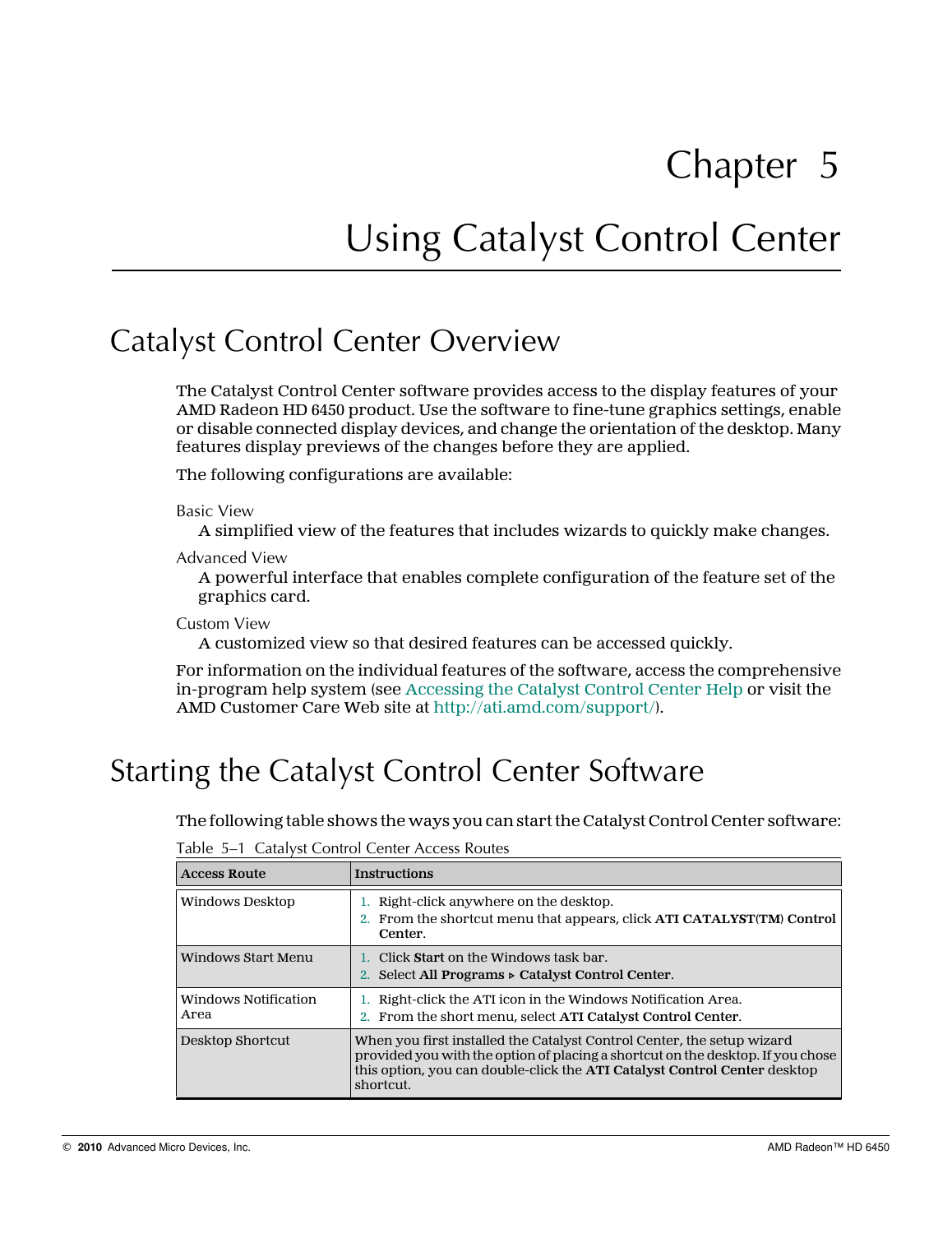## <span id="page-21-0"></span>Accessing the Catalyst Control Center Help

Catalyst Control Center Help provides information on the features and concepts of your AMD Radeon product. You can also use the Catalyst Control Center Help feature to access usage information, generate a problem report, and get software version details.

- **1.** Open Catalyst Control Center in the Advanced view.
- **2.** Choose one of the following options:
	- $\Rightarrow$  Press the **F1** key at any time to get specific help on the currently displayed information.
	- ➭ To browse the entire help contents, from either the **Help** or **Options ▷ Help** menu, choose **Help Contents**.
	- ➭ To access AMD's Web site, from either the **Help** or **Options ▷ Help** menu, choose **Go to ATI.com**.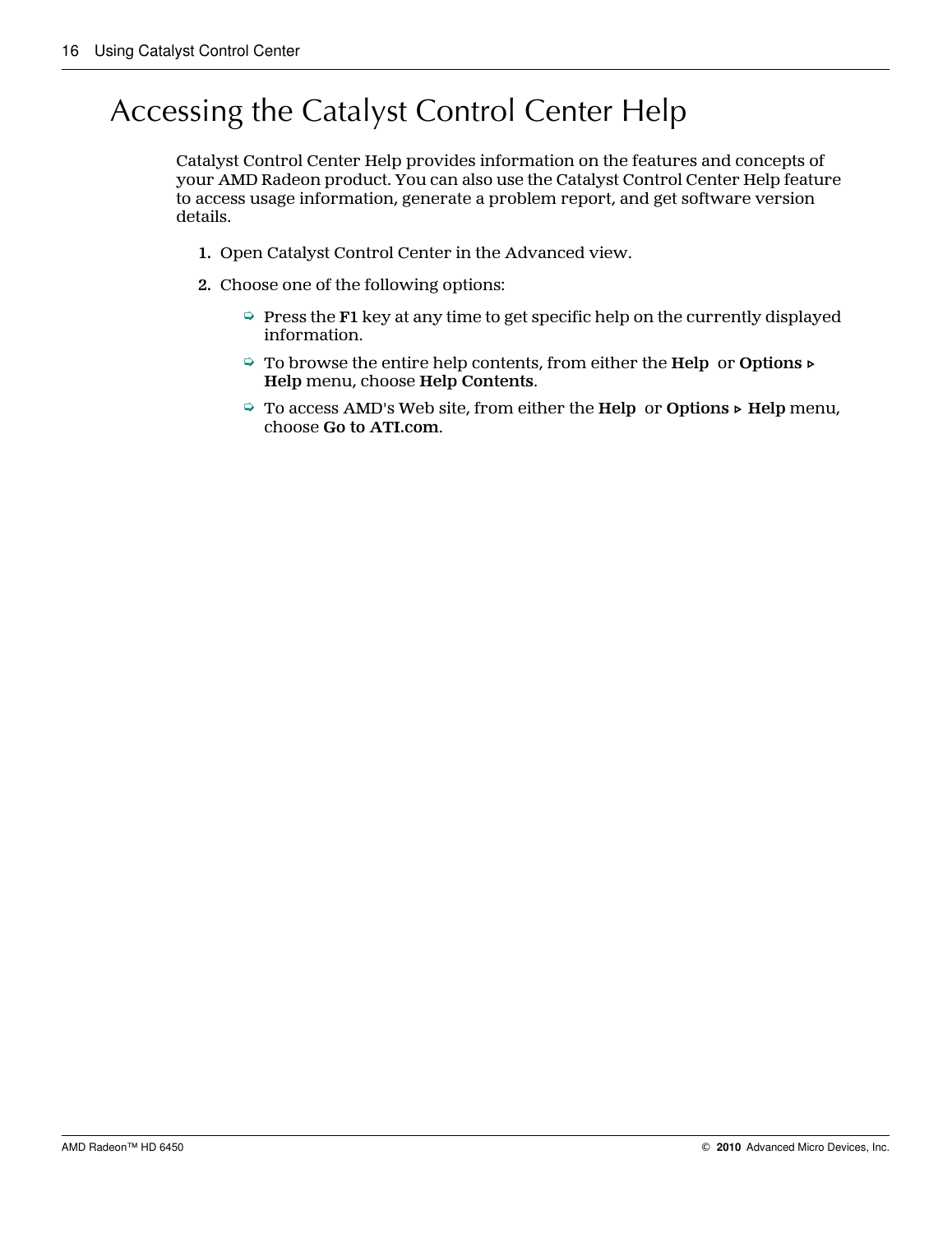# Reference

<span id="page-22-0"></span>The following section offers troubleshooting tips and provides customer care, warranty, and compliance information.

## Troubleshooting

**Note:** Some troubleshooting tips may not be applicable depending on the display options supported by and configured for your card.

## Customer Care

For detailed instructions on how to use your product, refer to the documentation included on the installation CD.

To activate Customer Care, you must register your product at [ati.amd.com/online/](http://www.ati.amd.com/online/registration) [registration.](http://www.ati.amd.com/online/registration)

If you require further assistance with your product, the following Customer Care options are available:

| <b>Service</b>                  | <b>Availability</b>                                                                                                                                                                                                           | Language                       | <b>Access</b>                                                                                                                                                          |
|---------------------------------|-------------------------------------------------------------------------------------------------------------------------------------------------------------------------------------------------------------------------------|--------------------------------|------------------------------------------------------------------------------------------------------------------------------------------------------------------------|
| Online or mail   24 hours a day |                                                                                                                                                                                                                               | English,<br>French,<br>Spanish | http://ati.amd.com/support/<br>or<br>Attention: Customer Care Advanced<br>Micro Devices, Inc.,<br>1 Commerce Valley Drive East,<br>Markham, Ontario,<br>Canada L3T 7X6 |
| Telephone<br>US & Canada        | Monday to Thursday: 9:00 a.m. to 5:30<br>p.m.<br>Friday: 9:00 a.m. to 3:00 p.m.<br><b>Note:</b> AMD reserves the right to<br>change hours of support. For more<br>information, please refer to<br>ati.amd.com/support/terms/. | English                        | 1-877-284-1566 (toll-free)<br>$\alpha$<br>1-905-882-2626 (Canada)<br>(International and/or local toll)<br>charges to Canada will apply).                               |

AMD Customer Care for Graphics Products will work to resolve your issue and help you to get your product up and running. If your issue is not resolved, our technicians will determine whether the difficulty you are experiencing is the result of the product,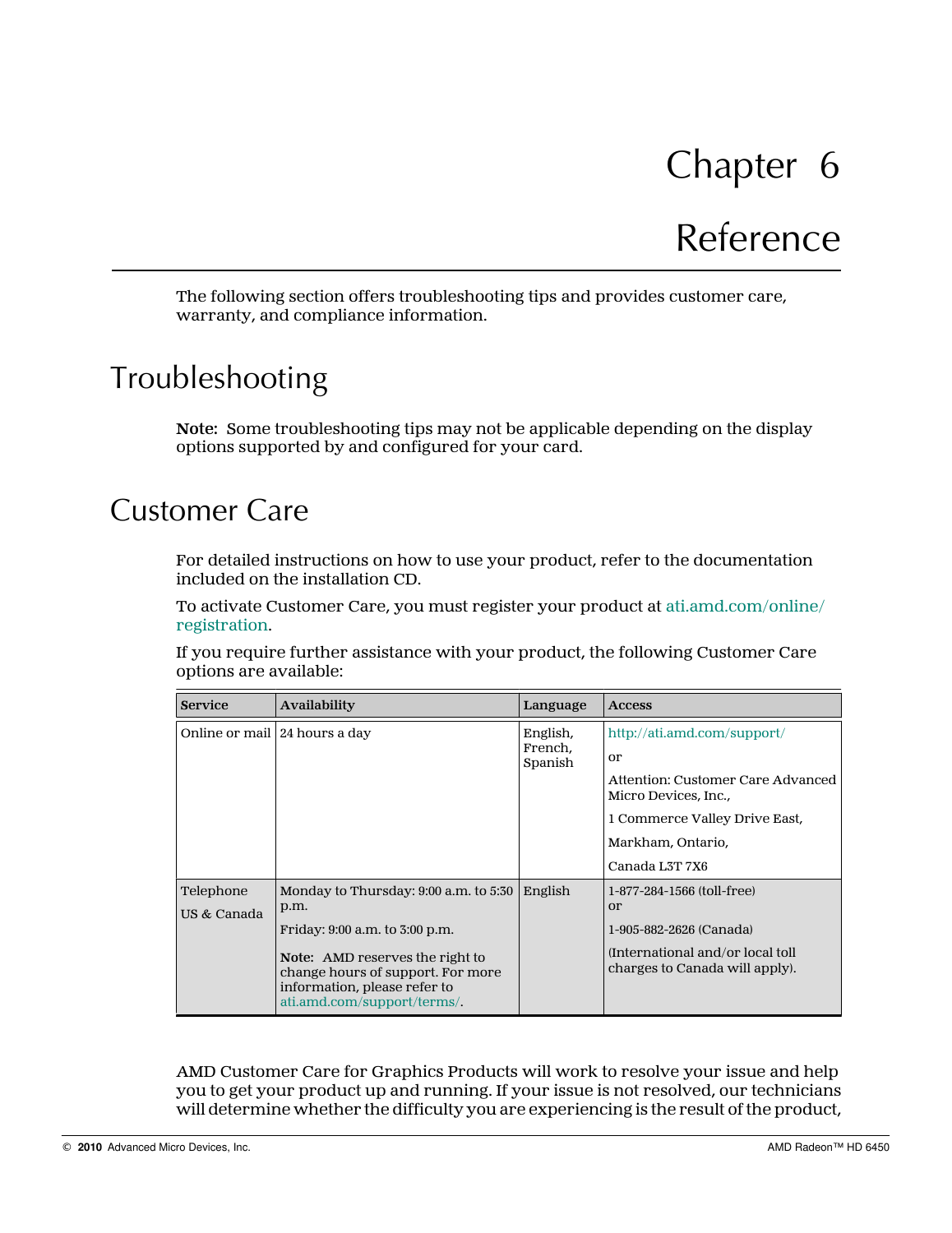<span id="page-23-0"></span>whether your product contains a defect, and whether your product is under warranty.

- AMD Customer Care is unable to assist with refunds, returns, or exchangespecific inquiries. If resolving the problem being experienced is critical to your decision to keep the product, it is your responsibility to ensure that you know and are within the period of time your reseller will allow for refunds, returns, or exchange.
- AMD is not responsible for any expense incurred accessing Customer Care. It is expected that customers will review the expense associated with the available support options and will choose the method that best meets their needs and budget.
- AMD Customer Care reserves the right to limit support options for products that are not registered or are reaching end of life.

### International Compliance Information

This section details the worldwide compliance information for this product, which is manufactured to be compliant in the regions where it is sold.

#### **Caution:**

Changes or modifications not expressly approved by the party responsible for compliance could void the user's authority to operate the equipment.

### FCC Compliance Information (USA)

This product complies with FCC Rules Part 15. Operation is subject to the following conditions:

- This device may not cause harmful interference.
- This device must accept any interference received, including interference that may cause undesired operation.

This equipment has been tested and found to comply with the limits designed to provide reasonable protection against harmful interference in a residential installation. This equipment generates, uses and can radiate radio frequency energy and, if not installed and used in accordance with manufacturer's instructions, may cause harmful interference to radio communications. However, there is no guarantee that interference will not occur in a particular installation. If this equipment does cause harmful interference to radio or television reception, which can be determined by turning the equipment off and on, the user is encouraged to try to correct the interference by one or more of the following measures:

- Re-orient or relocate the receiving antenna.
- Increase the separation between the equipment and receiver.
- Connect the equipment to an outlet on a circuit different from that to which the receiver is connected.
- Consult the dealer or an experienced radio/TV technician for help.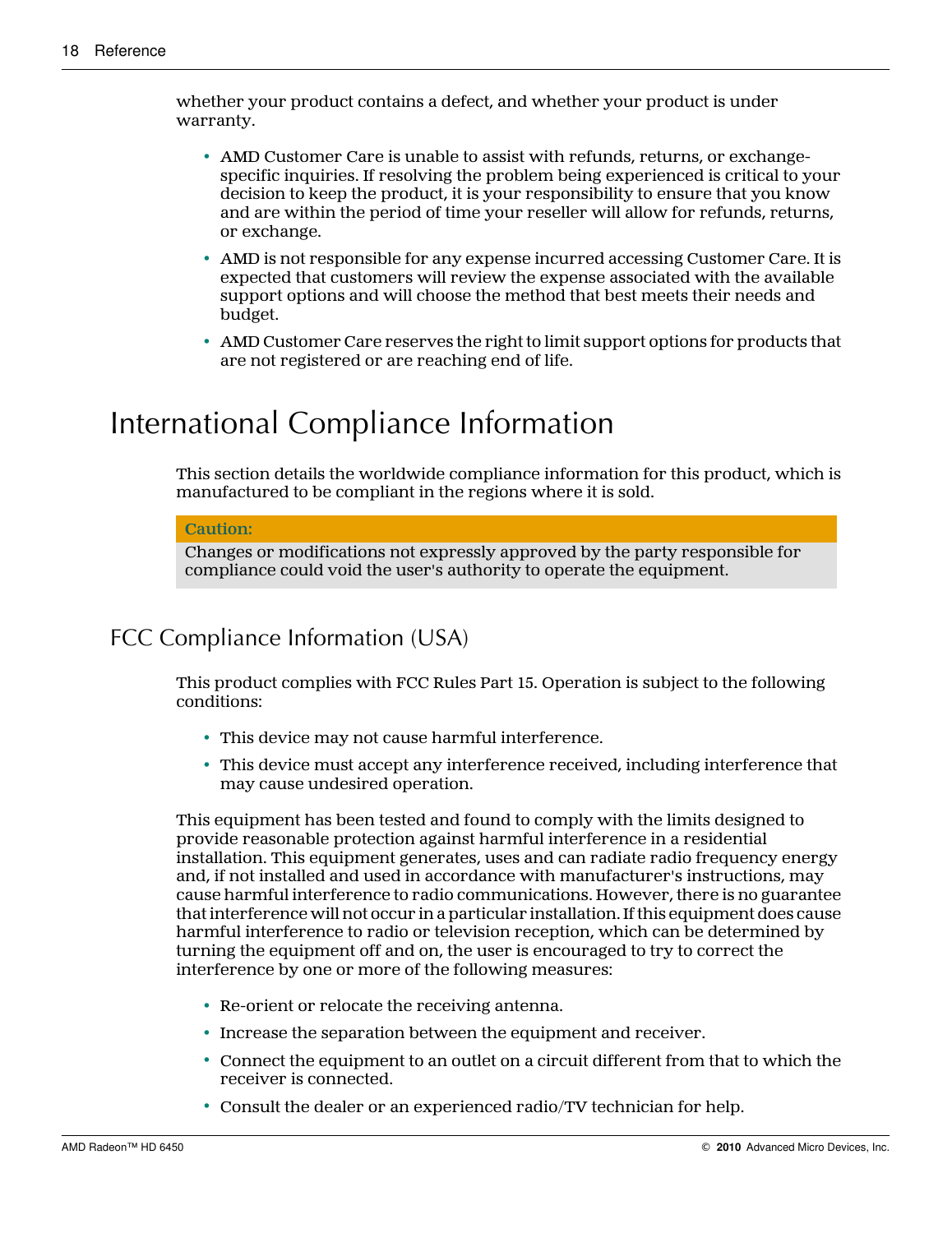<span id="page-24-0"></span>The use of shielded cables for connection of the monitor to the graphics card is required to ensure compliance with FCC regulations. Changes or modifications to this unit not expressly approved by the party responsible for compliance could void the user's authority to operate this equipment.

Complies with FCC 15.107 and 15.109.

For further compliance information:

**Advanced Micro Devices, Inc.** 62 Forest Street Marlborough, MA 01752 USA Tel: 508-303-3900

### Industry Canada Compliance Statement (Canada)

This Class B digital apparatus complies with Canadian ICES-003.

Cet appareil numérique de la Classe B est conforme à la norme NMB-003 du Canada.

### CE Compliance Information (European Union)

#### EMC Directive 2004/108/EC

CISPR 22:2008-09/EN 55022:2006—Class B: Limits and methods of measurement of radio disturbance characteristics of Information Technology Equipment.

CISPR 24:1997/EN 55024:1998—Information Technology Equipment—Immunity Characteristics—Limits and Methods of Measurements

### Electrical Safety

Europe: The Low Voltage Directive—2006/95/EC

• EN 60950-1—Safety of Information Technology Equipment

#### USA/Canada:

- UL 60950-1 (Information Technology Equipment—Safety—Part 1: General Requirements)
- CSA C22.2 No. 60950-1 (Information Technology Equipment—Safety—Part 1: General Requirements)

To meet UL safety requirements, the computer's maximum room temperature should not exceed 40 °C.

This product complies with the PCI Express 300W Electromechanical Specification please refer to the manufacturer for additional information. Other relevant input power data will also be available.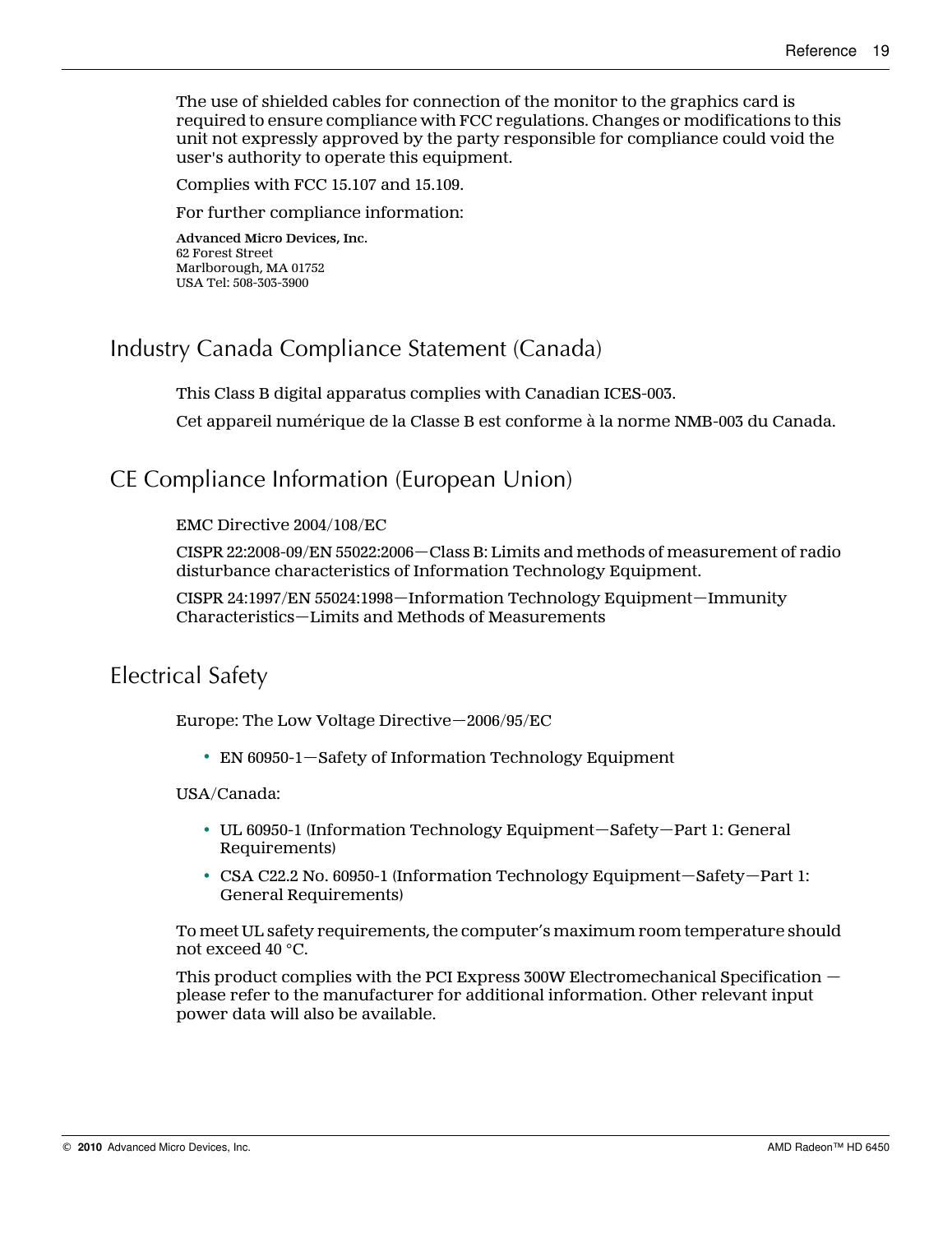<span id="page-25-0"></span>

Waste Electrical and Electronic Equipment (WEEE) Directive Compliance (European Union)

This product was manufactured by Advanced Micro Devices, Inc.



VCCI Class B ITE Compliance Information (Japan)



この装置は、クラスB情報技術装置です。この装置は、家庭環境で使用することを目 的としていますが、この装置がラジオやテレビジョン受信機に近接して使用されると、 受信障害を引き起こすことがあります。 取扱説明書に従って正しい取り扱いをして下さい。

 $V C C I - B$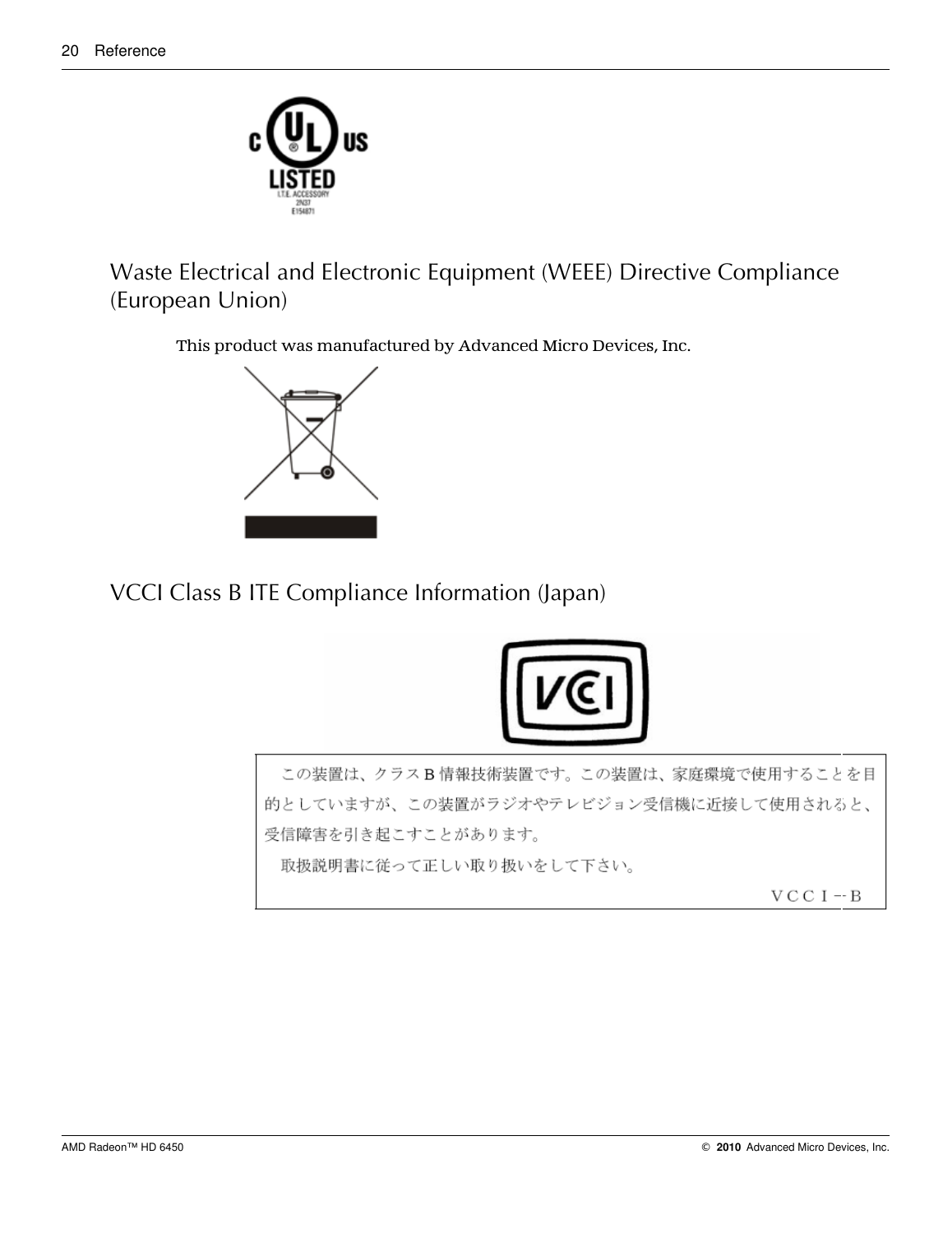### <span id="page-26-0"></span>KCC Certification Information (Korea)

| B급기기(가정용 방송통신기기)               |  |  |
|--------------------------------|--|--|
| 이 기기는 가정용(B급)으로 전자파적합등록을 한 기기  |  |  |
| 로서 주로 가정에서 사용하는 것을 목적으로 하며, 모든 |  |  |
| 지역에서 사용할 수 있습니다.               |  |  |

"Class B" Equipment (Household purpose info/telecommunications equipment)

As this equipment has undergone EMC registration for household purpose, this product can be used in any area including residential area.



### BSMI Certification Information (Taiwan)

CNS13438 (96 年版)



C-Tick (Australia and New Zealand)



ACMA — Australian Communications and Media Authority

- Radiocommunications Act 1992 (Australia) per notices of section 182
- AS/ NZS CISPR 22: 2006